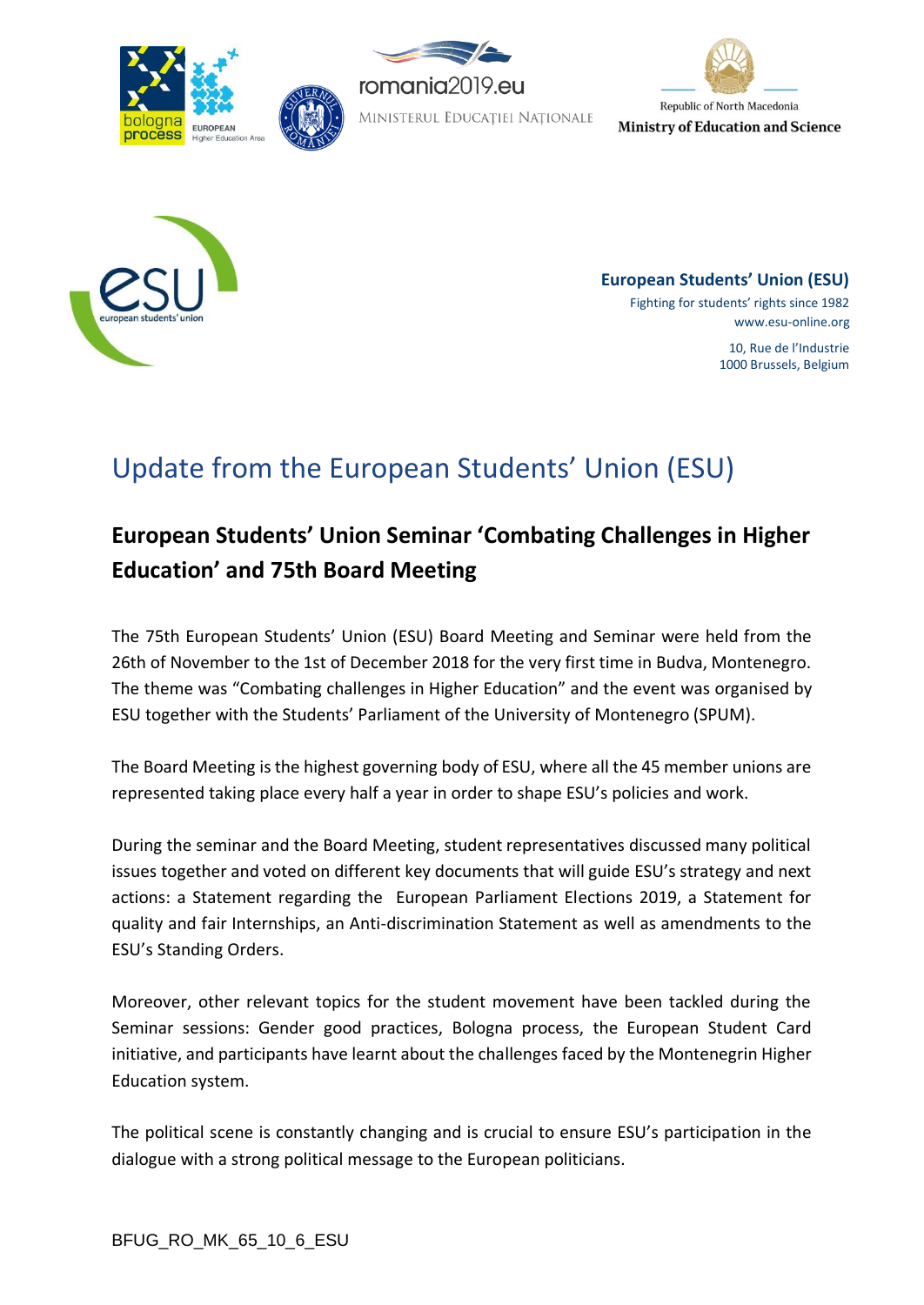#### **37th European Student Convention in Timisoara (ESC37)**

During our [37th European Student Convention in Timisoara](https://www.esu-online.org/?event=european-students-convention-37) (ESC37), taking place between 14- 17 March 2019, student representatives from across Europe gathered to discuss the role of students in shaping future higher education policies at both national and international levels, especially in the context of the forthcoming 20th anniversary of the Bologna Process and the future of European Union's higher education policies. The event was organized by the Romanian Student Union [\(ANOSR\)](https://www.esu-online.org/?member=romania-alianta-nationala-a-organizatiilor-studentesti-din-romania-anosr) in collaboration with the European Students' Union (ESU).

The topic chosen for this ESC was "Shaping the future through policies".

"As we approach the end of another decade, many policy-makers are trying to finalise things and close another chapter of their work and therefore it is crucial for ESU to discuss what has been achieved and more importantly, what still needs to be done and in which direction we should be steering the future," says Adam Gajek ESU President.

#### **EU Elections 2019: Student representatives state their demands to future MEPs**

The European Students' Union released a Statement unifying the students' priorities for both the upcoming elections as well as the future work of the Members of the European Parliament.

During the European Students' Union 75th Board Meeting, student representatives from 39 countries from all across Europe decided on the key issues they want to stress ahead of the European Parliament elections taking place in May 2019.

The result was a statement outlining the following topics as vital for both, the upcoming elections as well as the mandate following it:

- Inclusive higher education
- Access to EP-funded projects for marginalised groups
- Access to education for migrants of both refugee and non-refugee backgrounds
- Academic and press freedom
- High quality and sustainably funded higher education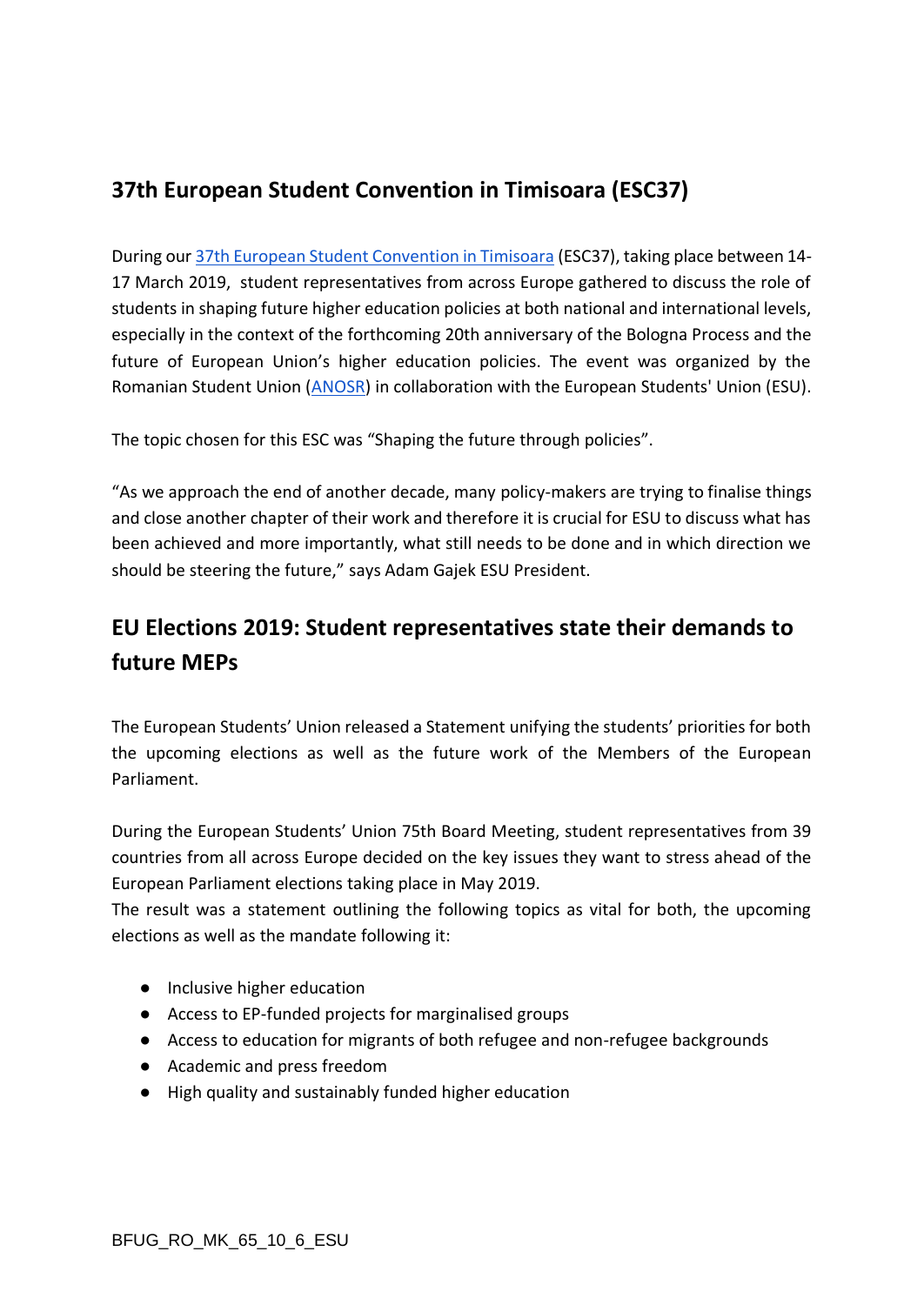Starting from January, ESU is launching a campaign to raise awareness of the students' concerns which are tackled on their [Statement Regarding European Elections 2019](https://www.esu-online.org/?policy=statement-european-parliament-elections-2019) and calling for a massive turnout among students.

### **Together, Moving Forward - Capacity building event - Refugee integration**

Between 7-10 February 2019, in Brussels, as part of the Together Moving Forward (TMF) programme, the European Students' Union (ESU) organised a Capacity Building Seminar, with the aim to share ideas, concerns and experiences on the topic of inclusion of newcomers in European society and access to education.

During 3 days, and through non-formal learning methods, the 21 participants from 15 different countries developed skills and knowledge on how to design and implement a meaningful project at the local, national or European level. A clear focus was given on newcomers' effective participation from the beginning of the project -and not only as a consultative body or as participants. The trainers also presented clear and concrete project management tools to support the group through the application process.

The Seminar was part of the [Together, Moving Forward programme,](https://www.esu-online.org/?project=together-moving-forward) funded by Open Society Foundations, based on the experience acquired during the previous and current editions of the programme. This project gives opportunities to students and newcomers to build positive refugee-host interactions and initiatives across Europe. Since 2017, ESU has supported more than 28 projects, at a local and national level. And now we are in the process to select new ones!

Find more information about the ongoing TMF projects: [here.](https://www.esu-online.org/together-moving-forward-projects/)

#### **Mental Health Seminar in Riga**

The European Students' Union with the support of the [European Youth Foundation of the](https://www.coe.int/en/web/european-youth-foundation)  [Council of Europe](https://www.coe.int/en/web/european-youth-foundation) and the collaboration of the [Organising Bureau of European School Student](https://www.obessu.org/about/structure/secretariat/)  [Unions \(O](https://www.obessu.org/about/structure/secretariat/)BESSU) and [the Student Union of Latvia,](http://www.lsa.lv/) organised a training about Mental Health in Riga, Latvia.

During the 3-days Seminar called "Civic Participation to respond to Mental Health across European Student Population", more than 30 participants learnt about peer-learning resources to create and deliver youth-led campaigns on Mental Health issues.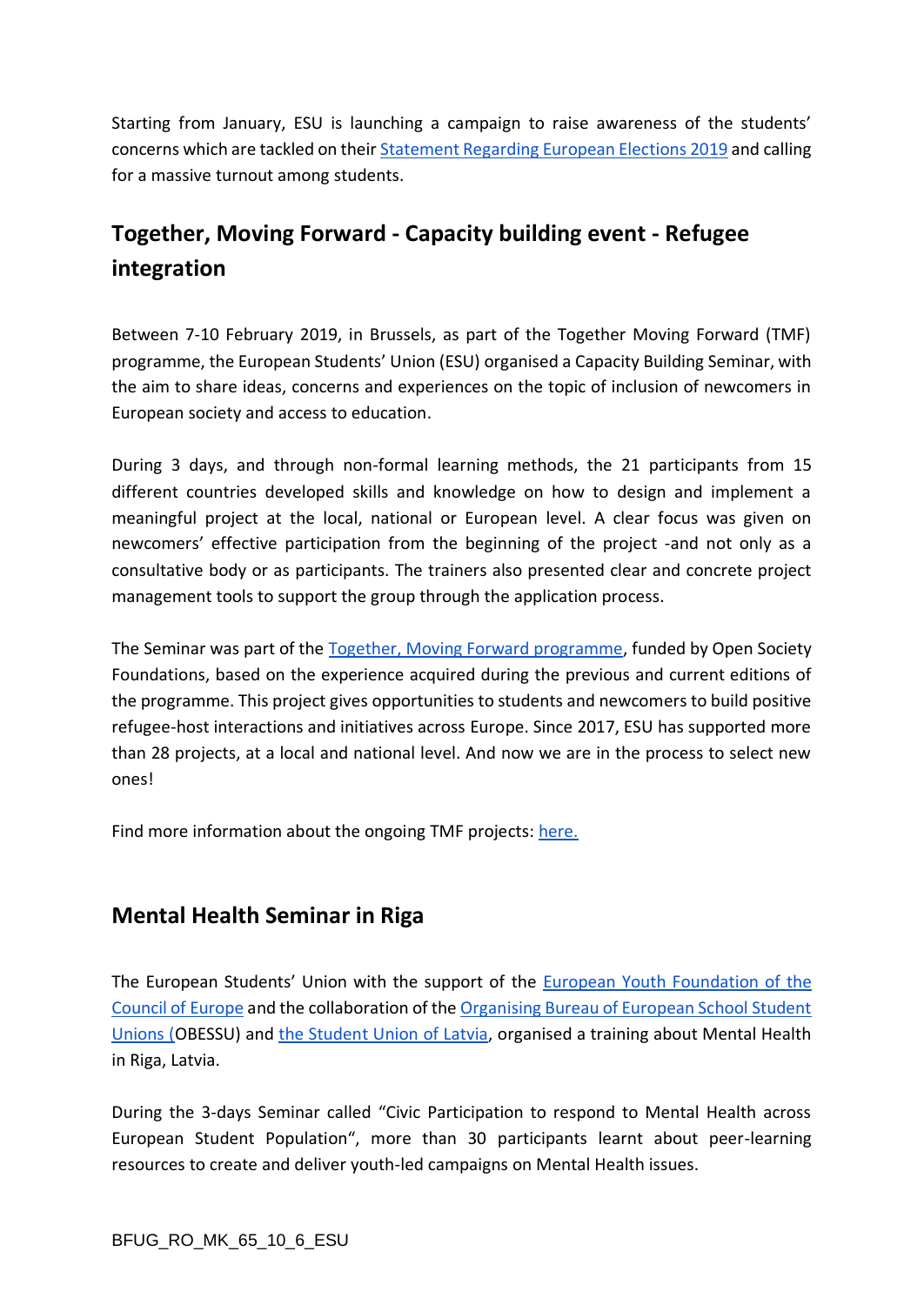Through non-formal learning methods, the different sessions were focused on providing tools to the participants on how to develop a Mental health campaign on the local, national and international levels. The topics tackled during the training included general concepts of Mental health, the legal framework for the protection of persons facing Mental Health issues, political recommendations and practical tips, among others.

### **ESU co-chairing the first meeting of BFUG Advisory Group on Social Dimension**

The first meeting of the BFUG (Bologna Follow-Up Group) Advisory Group on Social Dimension took place in late February in Zagreb, Croatia. As agreed in the BFUG Meeting in September, the European Students' Union (ESU), represented by Vice-President Robert Napier, co-chaired the meeting together with a representative of the Croatian Ministry of Education.

Both co-chairs were extremely satisfied with the outcomes of the meeting, particularly due to the fact that a clear timeline has been established for the mandate of this Group, that will primarily see the creation of a set of principles and guidelines for the social dimension by the next Ministerial Conference in 2020. The minutes of the meeting are available on [EHEA](http://ehea.info/Upload/AG1_SD_1_Minutes.pdf)  [website.](http://ehea.info/Upload/AG1_SD_1_Minutes.pdf)

'*I am extremely happy with the outcomes, and with the fruitful discussions that we had at the very first meeting. I am positive that if we keep up the current momentum and level of discussion, we will be presenting a very thorough set of principles and guidelines and will be delivering on all the other objectives laid out in the terms of reference in a very efficient manner. Let's make use of this opportunity to truly bring about tangible change in the social dimension of higher education*', said Napier.

### **The European Students' Union reacts to Students strike for Action on Climate Change**

The European Students Union (ESU) strongly believes that education and sustainability go hand in hand, and therefore ESU's policy is aligned with the focus of these strikes. As stated in our latest resolution on climate change (read [full version here\)](https://www.esu-online.org/?policy=resolution-regarding-climate-change), European decision-makers need to strive to build a more sustainable society. ESU is terrified to see that instead of standing by the deadline of 2030 set by the Paris Declaration, the EU seems to have unambitiously postponed reaching their goals to 2050. We are also disappointed, that within the areas the EU has highlighted as essential to achieving a climate-neutral economy, education is not mentioned at all. Education is both a catalyst for research and innovation, as